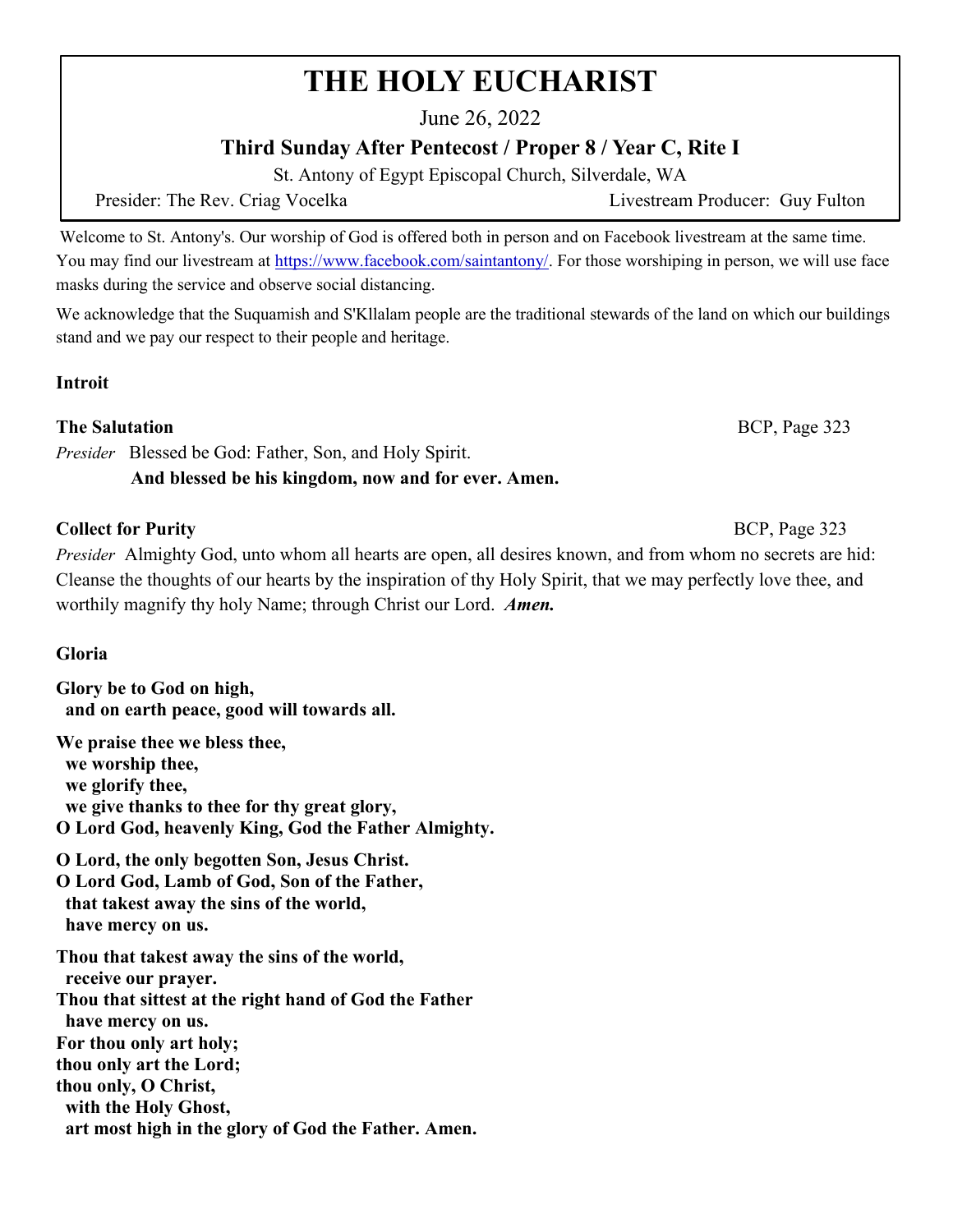## **Collect of the Day**

*Presider* The Lord be with you.

## *People* **And with thy spirit.**

*Presider* Let us pray.

O Almighty God, who hast built thy Church upon the foundation of the apostles and prophets, Jesus Christ himself being the chief cornerstone: Grant us so to be joined together in unity of spirit by their doctrine, that we may be made an holy temple acceptable unto thee, through the same Jesus Christ our Lord, who liveth and reigneth with thee and the Holy Spirit, one God, for ever and ever. *Amen.*

## **Transition Prayer**

*Said by all* **God of Love, You are with us in every transition and change. As we enter into this new era with excitement and even some anxiety, we recall your deep compassion, presence, and abounding love. We thank you for the gifts, talents and skills with which you have blessed us. We thank you for the experiences that have brought us to this moment. We thank you for the work of others that gives breadth and depth to our own work. Be with us as we move forward, rejoicing with you and supporting one another. We ask this in your Holy Name. Amen**

## **The First Reading - 2 Kings 2:1-2, 6-14**

When the LORD was about to take Elijah up to heaven by a whirlwind, Elijah and Elisha were on their way from Gilgal. Elijah said to Elisha, "Stay here; for the LORD has sent me as far as Bethel." But Elisha said, "As the LORD lives, and as you yourself live, I will not leave you." So they went down to Bethel.

Then Elijah said to him, "Stay here; for the LORD has sent me to the Jordan." But he said, "As the LORD lives, and as you yourself live, I will not leave you." So the two of them went on. Fifty men of the company of prophets also went, and stood at some distance from them, as they both were standing by the Jordan. Then Elijah took his mantle and rolled it up, and struck the water; the water was parted to the one side and to the other, until the two of them crossed on dry ground.

When they had crossed, Elijah said to Elisha, "Tell me what I may do for you, before I am taken from you." Elisha said, "Please let me inherit a double share of your spirit." He responded, "You have asked a hard thing; yet, if you see me as I am being taken from you, it will be granted you; if not, it will not." As they continued walking and talking, a chariot of fire and horses of fire separated the two of them, and Elijah ascended in a whirlwind into heaven. Elisha kept watching and crying out, "Father, father! The chariots of Israel and its horsemen!" But when he could no longer see him, he grasped his own clothes and tore them in two pieces.

He picked up the mantle of Elijah that had fallen from him, and went back and stood on the bank of the Jordan. He took the mantle of Elijah that had fallen from him, and struck the water, saying, "Where is the LORD, the God of Elijah?" When he had struck the water, the water was parted to the one side and to the other, and Elisha went over.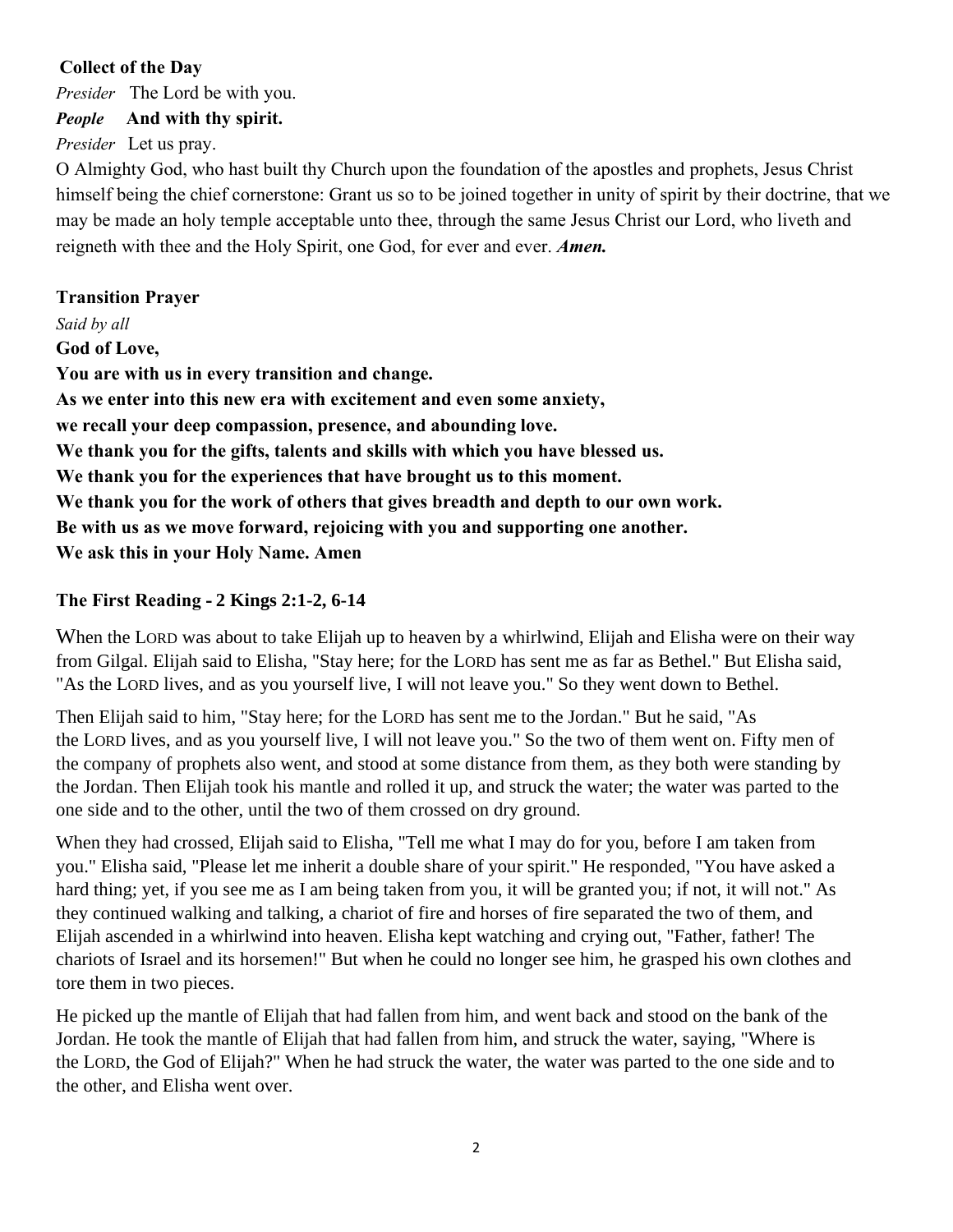## **Psalm 77:1-2, 11-20 Voce mea ad Dominum**

1 I will cry aloud to God; \* I will cry aloud, and he will hear me.

2 In the day of my trouble I sought the Lord; \* my hands were stretched out by night and did not tire; I refused to be comforted.

11 I will remember the works of the LORD, \* and call to mind your wonders of old time.

12 I will meditate on all your acts \* and ponder your mighty deeds.

13 Your way, O God, is holy; \* who is so great a god as our God?

14 You are the God who works wonders \* and have declared your power among the peoples.

15 By your strength you have redeemed your people, \* the children of Jacob and Joseph.

16 The waters saw you, O God; the waters saw you and trembled; \* the very depths were shaken.

17 The clouds poured out water; the skies thundered; \* your arrows flashed to and fro;

18 The sound of your thunder was in the whirlwind; your lightnings lit up the world; \* the earth trembled and shook.

19 Your way was in the sea, and your paths in the great waters, \* yet your footsteps were not seen.

20 You led your people like a flock \* by the hand of Moses and Aaron.

## **The Second Reading - Galatians 5:1,13-25**

For freedom Christ has set us free. Stand firm, therefore, and do not submit again to a yoke of slavery.

For you were called to freedom, brothers and sisters; only do not use your freedom as an opportunity for self-indulgence, but through love become slaves to one another. For the whole law is summed up in a single commandment, "You shall love your neighbor as yourself." If, however, you bite and devour one another, take care that you are not consumed by one another.

Live by the Spirit, I say, and do not gratify the desires of the flesh. For what the flesh desires is opposed to the Spirit, and what the Spirit desires is opposed to the flesh; for these are opposed to each other, to prevent you from doing what you want. But if you are led by the Spirit, you are not subject to the law. Now the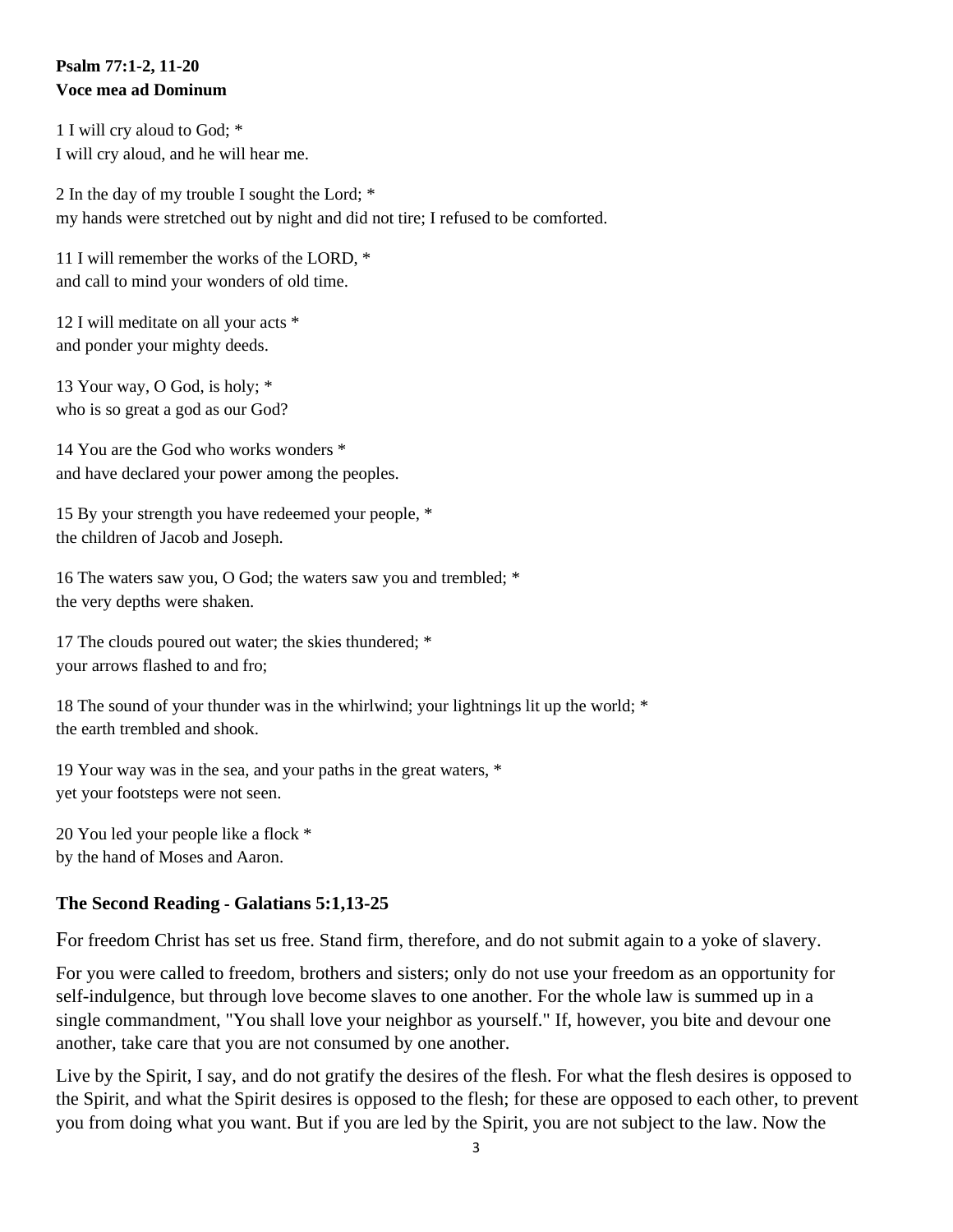works of the flesh are obvious: fornication, impurity, licentiousness, idolatry, sorcery, enmities, strife, jealousy, anger, quarrels, dissensions, factions, envy, drunkenness, carousing, and things like these. I am warning you, as I warned you before: those who do such things will not inherit the kingdom of God.

By contrast, the fruit of the Spirit is love, joy, peace, patience, kindness, generosity, faithfulness, gentleness, and self-control. There is no law against such things. And those who belong to Christ Jesus have crucified the flesh with its passions and desires. If we live by the Spirit, let us also be guided by the Spirit.

#### **The Gospel - Luke 9:51-62**

When the days drew near for Jesus to be taken up, he set his face to go to Jerusalem. And he sent messengers ahead of him. On their way they entered a village of the Samaritans to make ready for him; but they did not receive him, because his face was set toward Jerusalem. When his disciples James and John saw it, they said, "Lord, do you want us to command fire to come down from heaven and consume them?" But he turned and rebuked them. Then they went on to another village.

As they were going along the road, someone said to him, "I will follow you wherever you go." And Jesus said to him, "Foxes have holes, and birds of the air have nests; but the Son of Man has nowhere to lay his head." To another he said, "Follow me." But he said, "Lord, first let me go and bury my father." But Jesus said to him, "Let the dead bury their own dead; but as for you, go and proclaim the kingdom of God." Another said, "I will follow you, Lord; but let me first say farewell to those at my home." Jesus said to him, "No one who puts a hand to the plow and looks back is fit for the kingdom of God."

#### **Homily – The Rev. Craig Vocelka**

**The Nicene Creed,** *said together, standing as you are able.* **BCP, Page 326** 

**We believe in one God, the Father, the Almighty, maker of heaven and earth, of all that is, seen and unseen. We believe in one Lord, Jesus Christ, the only Son of God, eternally begotten of the Father, God from God, Light from Light, true God from true God, begotten, not made, of one Being with the Father. Through him all things were made. For us and for our salvation he came down from heaven: by the power of the Holy Spirit he became incarnate from the Virgin Mary, and was made man. For our sake he was crucified under Pontius Pilate; he suffered death and was buried. On the third day he rose again in accordance with the Scriptures; he ascended into heaven and is seated at the right hand of the Father. He will come again in glory to judge the living and the dead, and his kingdom will have no end. We believe in the Holy Spirit, the Lord, the giver of life, who proceeds from the Father and the Son. With the Father and the Son he is worshiped and glorified. He has spoken through the Prophets.**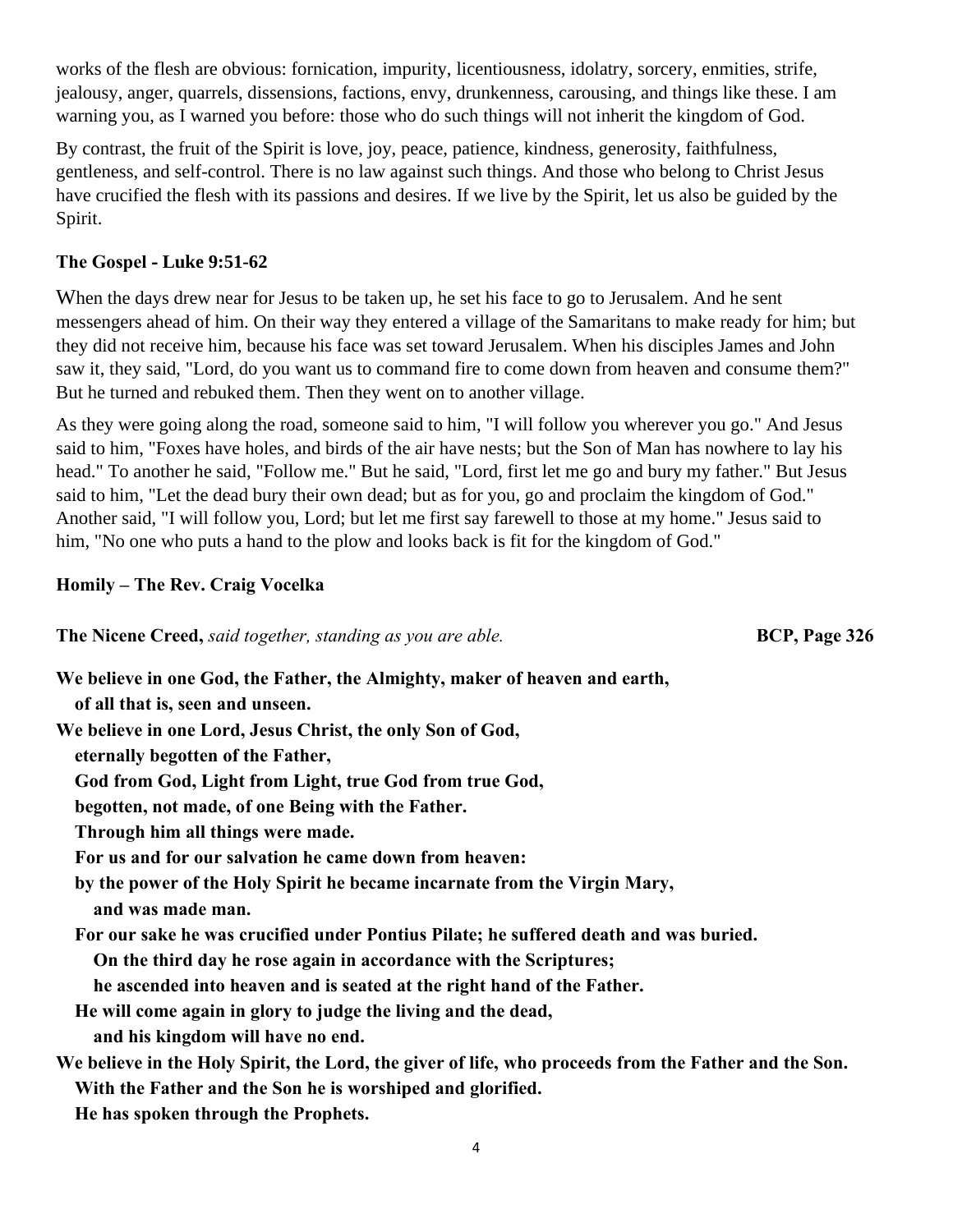**We believe in one holy catholic and apostolic Church. We acknowledge one baptism for the forgiveness of sins. We look for the resurrection of the dead, and the life of the world to come. Amen.**

#### **Prayers of the People**

*Leader* I ask your prayers for those in the Armed Forces of our Country.

*People* **O Almighty God, shelter the men and women of our armed forces under your mighty wings; steel their courage in times of peril; give them integrity and honor in all they do; grant perseverance and resilience to their families; and heal the wounded warriors. We remember those who are deployed, especially** *James Guardiano and Ben Newcomb***, through Jesus Christ our Lord. Amen.**

#### **A prayer for Ukraine**

**Loving God, Your Son taught us "Blessed are the Peacemakers for they shall be called Children of God." In this time of great worry, we pray that Your Holy Spirit sustain all the people of Ukraine to be vigilant and dedicated to peace and justice. Grant their leaders the gifts of wisdom and prudence. May they also have the strength and perseverance to defend their land from all adversity and foreign attacks. Help us all to live according to Your desire and hope. O God, in the days to come, we ask you to comfort the suffering, heal the wounded, and accept the souls of the faithful departed into Your Heavenly Kingdom. We also ask that you bring peace to Ukraine and throughout the entire world. Amen.**

#### **The Prayers of the People**

#### **from "Intercessions for the Christian People"**

#### *Deacon or other leader*

The God who yearns for us calls us to come as a people. Let us not turn away, but rather go to this God with our needs, saying: Forget us not, O holy One, hear our prayer.

For all the leaders and the followers in the church, that we know when to give up the unimportant things, forget us not, O holy One:

#### **Hear our prayer.**

For people in this community in the grip of addiction, and for all who need release from what enslaves, forget us not, O holy One:

#### **Hear our prayer.**

For patience with those who incite to war, and for the wisdom to move into the reign of God's unending peace, forget us not O holy One:

#### **Hear our prayer.**

For the fearless ones who uphold human rights in every land of oppression, and for all who live where liberty is held hostage in the name of law and order, forget us not, O holy One:

#### **Hear our prayer.**

*Here* other *intercessions may be offered.*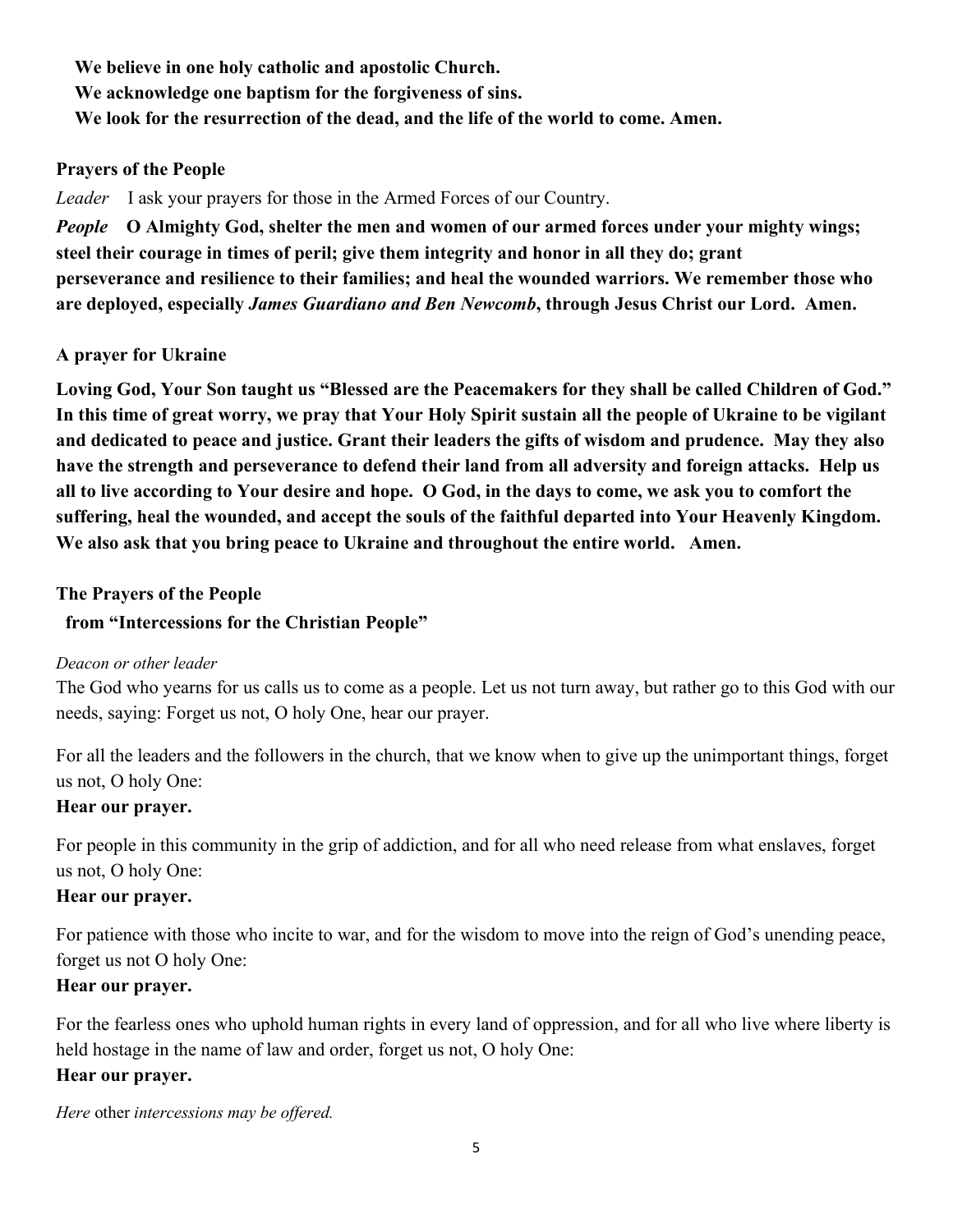For this assembly, as we serve the sisters and brothers among us and as we work outside church doors, forget us not, O holy One:

**Hear our prayer.**

#### **Let us pray for our own needs and those of others.**

*Silence. The People may add their own petitions.*

## *The Presider concludes*

God of light and life, strip us of selfishness and the loneliness it brings. Help us to accept the gift of mutual love, with its shared pleasures and pain. Tear down all our fences that we can run to you as one family, one people, through Christ our Lord. *Amen.*

## **The Confession and Absolution**

*Deacon* Let us humbly confess our sins unto Almighty God.

## *Silence may be kept*

*Minister and People* **Most merciful God, we confess that we have sinned against thee in thought, word, and deed, by what we have done, and by what we have left undone. We have not loved thee with our whole heart; we have not loved our neighbors as ourselves. We are truly sorry and we humbly repent. For the sake of thy Son Jesus Christ, have mercy on us and forgive us; that we may delight in thy will, and walk in thy ways, to the glory of thy Name. Amen.**

## *The Priest stands and says*

The Almighty and merciful Lord grant you absolution and remission of all your sins, true repentance, amendment of life, and the grace and consolation of his Holy Spirit. **Amen**.

**The Peace** *The clergy and people greet one another in the name of the Lord, maintaining a respectful distance.*

## **Birthdays and Anniversaries**

**Birthday Prayer - Watch over thy children, O Lord, as their days increase; bless and guide them wherever they may be. Strengthen them when they stand; comfort them when discouraged or sorrowful; raise them up if they fall; and in their hearts may thy peace which passeth understanding abide all the days of their life; through Jesus Christ our Lord. Amen.**

#### **Announcements**

## *THE HOLY COMMUNION*

*The presider may begin the offertory with a sentence of scripture. The offering plates are placed on the altar as a sign of our self-offering to God and our promise to give faithfully to the church.* 

## **The Offertory Sentence,** *said together* **All things come of thee, O Lord, and of thine own have we given thee.**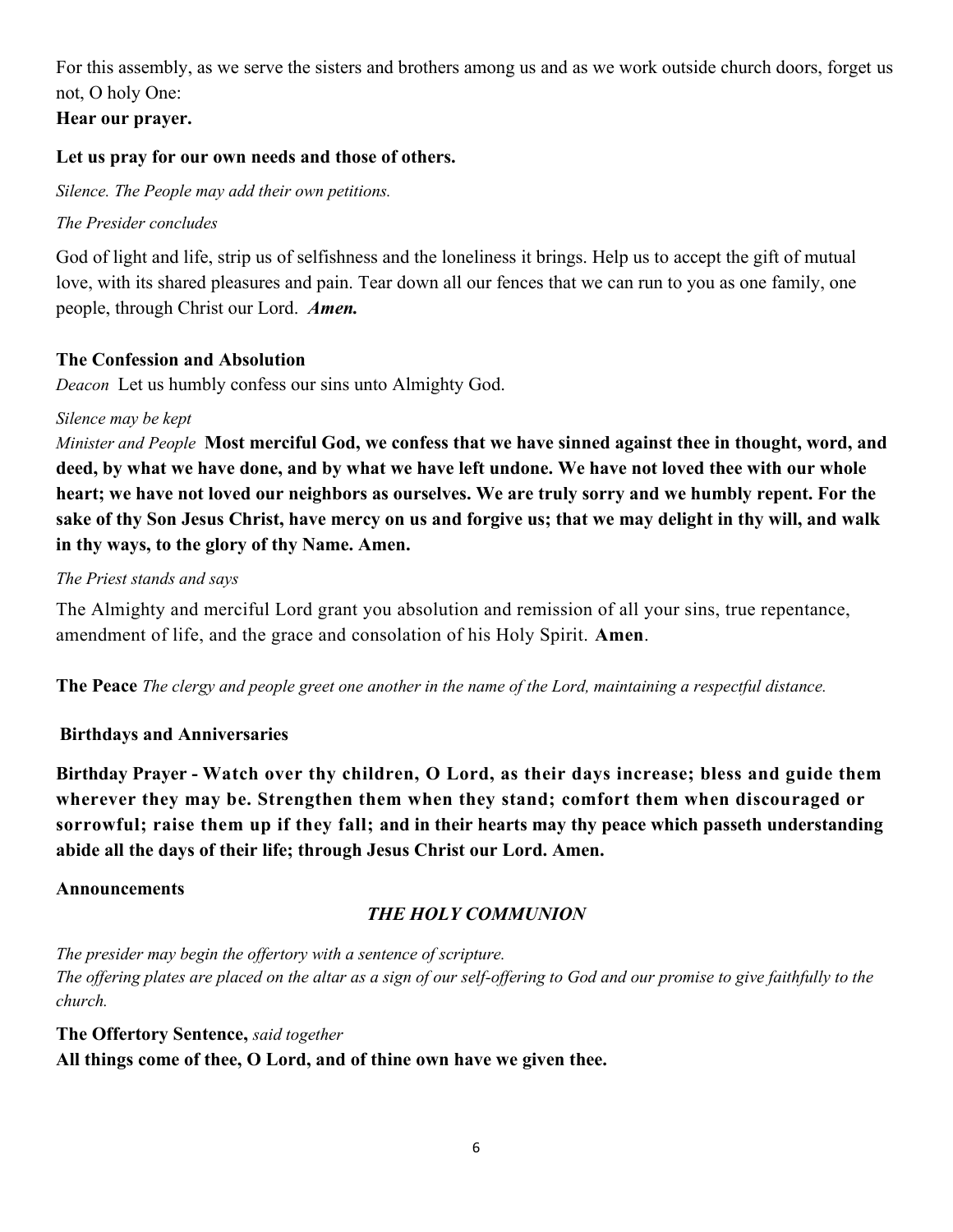#### **Eucharistic Prayer I** BCP, Page 333

*The people remain standing. The Presider faces them and says*

*Presider* The Lord be with you. *People* **And with thy spirit.** *Presider* Lift up your hearts. *People* **We lift them unto the Lord.** *Presider*Let us give thanks unto our Lord God. *People* **It is meet and right so to do.**

## *Then, facing the Holy Table, the Presider proceeds*

It is very meet, right, and our bounden duty, that we should at all times, and in all places, give thanks unto thee, O Lord, holy Father, almighty, everlasting God. But chiefly are we bound to praise thee for the glorious resurrection of thy Son Jesus Christ our Lord; for he is the very Paschal Lamb, who was sacrificed for us, and hath taken away the sin of the world; who by his death hath destroyed death, and by his rising to life again hath won for us everlasting life.

Therefore with Angels and Archangels, and with all the company of heaven, we laud and magnify thy glorious Name; evermore praising thee, and saying,

**Sanctus** *(Spoken)*  **Holy, holy, holy, Lord God of Hosts: Heaven and earth are full of thy glory. Glory be to thee, O Lord Most High. Blessed is he that cometh in the name of the Lord. Hosanna in the highest.**

*The people stand or kneel as able. Then the Presider continues*

All glory be to thee, Almighty God, our heavenly Father, for that thou, of thy tender mercy, didst give thine only Son Jesus Christ to suffer death upon the cross for our redemption; who made there, by his one oblation of himself once offered, a full, perfect, and sufficient sacrifice, Oblation, and satisfaction, for the sins of the whole world; and did institute, and in his holy Gospel command us to continue, a perpetual memory of that his precious death and sacrifice, until his coming again.

For in the night in which he was betrayed, he took bread; and when he had given thanks to thee, he brake it, and gave it to his disciples, saying, "Take, eat: This is my Body, which is given for you. Do this in remembrance of me."

Likewise, after supper, he took the cup; and when he had given thanks, he gave it to them, saying, "Drink ye, all of this; for this is my Blood of the New Testament, which is shed for you, and for many, for the remission of sins. Do this as oft as ye shall drink it, in remembrance of me."

Wherefore, O Lord and heavenly Father, according to the institution of thy dearly beloved Son our Savior Jesus Christ, we, thy humble servants, do celebrate and make here before thy divine Majesty, with these thy holy gifts, which we now offer unto thee, the memorial thy Son hath commanded us to make; having in remembrance his blessed passion and precious death, his mighty resurrection and glorious ascension; rendering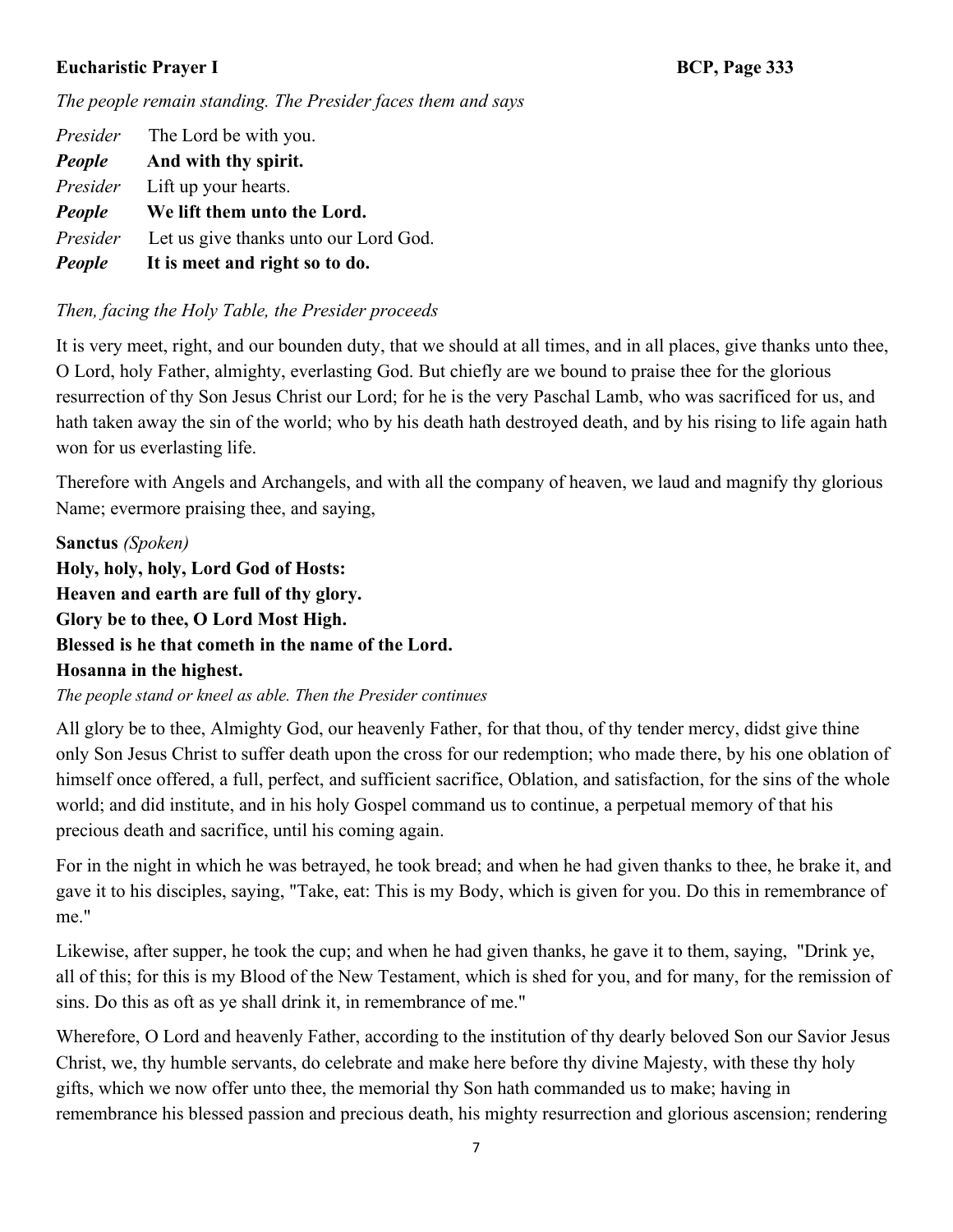unto thee most hearty thanks for the innumerable benefits procured unto us by the same.

And we most humbly beseech thee, O merciful Father, to hear us, and, with thy Almighty goodness, vouchsafe to bless and sanctify, with thy Word and Holy Spirit, these thy gifts and creatures of bread and wine; that we, receiving them according to thy Son our Savior Jesus Christ's holy institution, in remembrance of his death and passion, may be partakers of his most blessed Body and Blood.

And we earnestly desire thy fatherly goodness mercifully to accept this our sacrifice of praise and thanksgiving; most humbly beseeching thee to grant that, by the merits and death of thy Son Jesus Christ, and through faith in his blood, we, and all thy whole Church, may obtain remission of our sins, and all other benefits of his passion.

And here we offer and present unto thee, O Lord, our selves, our souls and bodies, to be a reasonable, holy, and living sacrifice unto thee; humbly beseeching thee that we, and all others who shall be partakers of this Holy Communion, may worthily receive the most precious Body and Blood of thy Son Jesus Christ, be filled with thy grace and heavenly benediction, and made one body with him, that he may dwell in us, and we in him.

And although we are unworthy, through our manifold sins, to offer unto thee any sacrifice, yet we beseech thee to accept this our bounden duty and service, not weighing our merits but pardoning our offenses, through Jesus Christ our Lord;

By whom, and with whom, in the unity of the Holy Ghost all honor and glory be unto thee, O Father Almighty, world without end. *AMEN*

And now, as our Savior Christ hath taught us, we are bold to say,

#### *People and Presider*

**Our Father, who art in heaven, hallowed be thy Name, thy kingdom come, thy will be done, on earth as it is in heaven. Give us this day our daily bread. And forgive us our trespasses, as we forgive those who trespass against us. And lead us not into temptation, but deliver us from evil. For thine is the kingdom, and the power, and the glory, for ever and ever. Amen.**

*The Presider breaks the consecrated Bread. A period of silence is kept. Presider* Alleluia, Christ our Passover is sacrificed for us;

## *People* **Therefore let us keep the feast. Alleluia.**

#### *The Presider may say*

The gifts of God for the People of God. Take them in remembrance that Christ died for you, and feed on him in your hearts by faith, with thanksgiving.

*We invite all present to participate in this feast, regardless of where you are on your spiritual journey. Our table is open to all, as this is God's gift to all.*

*We are serving the cup individually. After receiving the bread, the body of Christ, if you like, please take a cup from the tray and then the Eucharistic Minister will serve you the wine, the blood of Christ. Please leave your cup at the baptismal font so we can properly dispose of them.* 

*If needed, we do have gluten free communion wafers available. Just ask as you approach the priest.* 

*If you do not wish to receive the Eucharist but would like a blessing, please approach the priest with your hands crossed*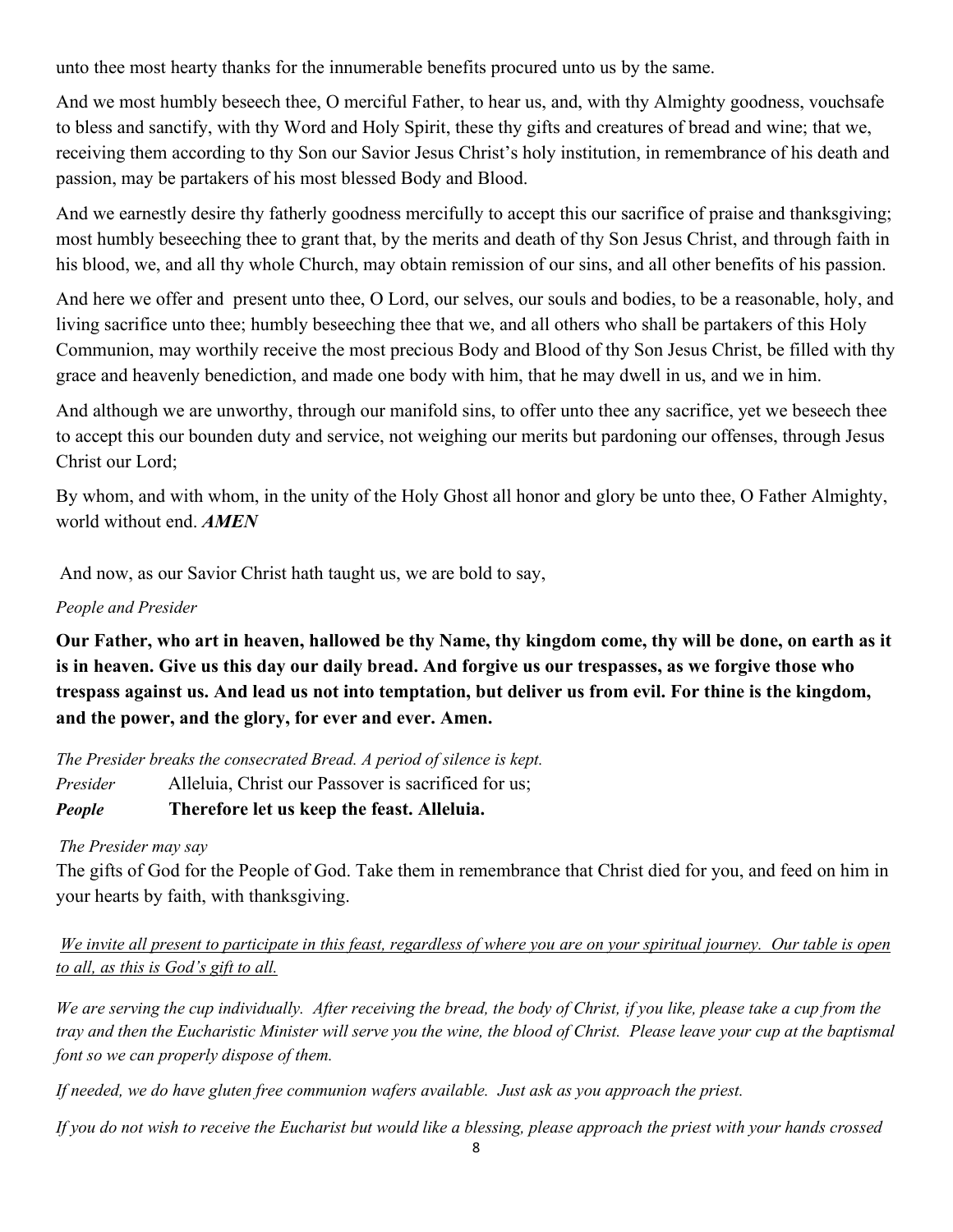*over your chest.* 

#### *We ask that you remember to use the hand sanitizer as you come to receive the Holy Eucharist.*

Those who are participating by livestream may say the following prayer.

**Prayer for Spiritual Communion** From A Prayer Book for the Armed Forces

 In union, O Lord, with your faithful people at every altar of your Church, where Holy Eucharist is now being celebrated, we desire to offer to you praise and thanksgiving. We remember your death, Lord Christ; we proclaim your resurrection; we await your coming in glory. And since we cannot receive you today in the Sacrament of your Body and Blood, we beseech you to come spiritually into our heart. Cleanse and strengthen us with your grace, Lord Jesus, and let us never be separated from you. May we live in you, and you in us, in this life and in the life to come. Amen.

After Communion, the Presider says

Let us pray.

*Presider and People:* **Almighty and everliving God, we most heartily thank thee for that thou dost feed us, in these holy mysteries, with the spiritual food of the most precious Body and Blood of thy Son our Savior Jesus Christ; and dost assure us thereby of thy favor and goodness towards us; and that we are very members incorporate in the mystical body of thy Son, the blessed company of all faithful people; and are also heirs, through hope, of thy everlasting kingdom. And we humbly beseech thee, O heavenly Father, so to assist us with thy grace, that we may continue in that holy fellowship, and do all such good works as thou hast prepared for us to walk in; through Jesus Christ our Lord, to whom with thee and the Holy Ghost, be all honor and glory, world without end. Amen**.

#### **The Priest gives the blessing**

The peace of God, which passeth all understanding, keep your hearts and minds in the knowledge and love of God, and of his Son Jesus Christ our Lord; and the blessing of God Almighty, the Father, the Son, and the Holy Ghost, be amongst you, and remain with you always. Amen.

*Deacon* Let us go forth in the name of Christ. *People* **Thanks be to God.**